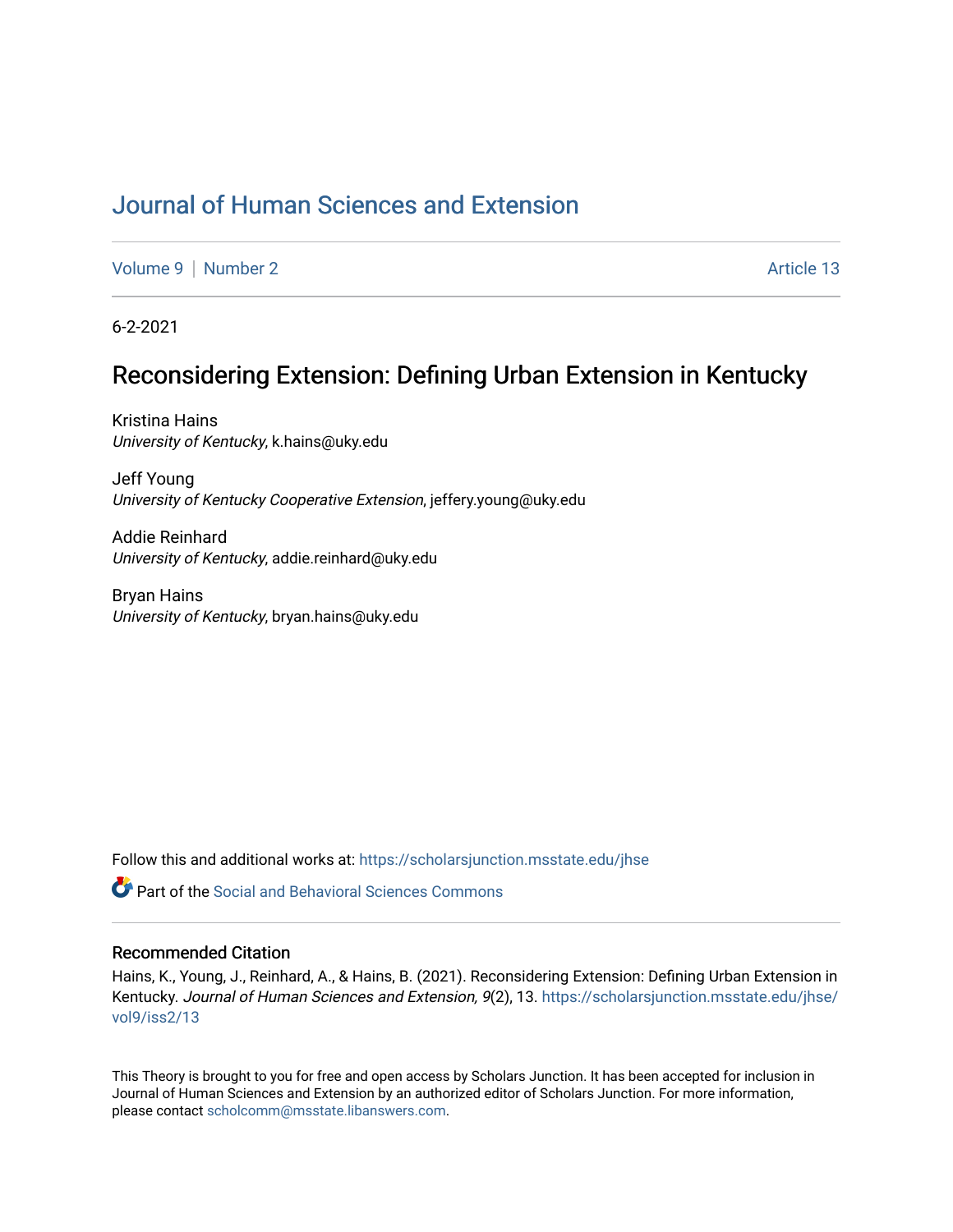# **Reconsidering Extension: Defining Urban Extension in Kentucky**

## **Kristina D. Hains**

*University of Kentucky*

# **Jeff Young**  *University of Kentucky Cooperative Extension*

## **Addie Reinhard Bryan J. Hains** *University of Kentucky*

*As the vast majority of the population in the United States shifts to dwelling within large population centers, it is necessary to examine the responsibility and role that Cooperative Extension has to serve urban communities. Throughout its history, the land-grant system, through Cooperative Extension, has demonstrated the ability to impact the lives of individual citizens and communities positively. Within this theoretical discussion, we illuminate Cooperative Extension's responsibility to serve urban communities in the 21st Century and highlight essential milestones in the development of urban Extension throughout the past 100 years. Also, we explore the foundations and relevance of recently developed urban Extension frameworks to the practice of urban Extension and outline a process utilized to define urban for Cooperative Extension within {southern state}. Finally, we conclude by examining examples of urban Cooperative Extension initiatives and discussing their implications in broader social, environmental, and health settings.* 

*Keywords:* Urban Extension, urban clusters, urban programming, urban engagement

#### **Introduction**

The Cooperative Extension System, hereafter referred to as Extension, administered through our nation's land-grant universities, originated with the passage of the *Smith-Lever Act of 1914* (Hillison, 1996; Olson, 2013). Fundamentally, Extension was created to educate and inform community members regarding novel research in the areas of agriculture, home economics, leadership, 4-H, economic development, and other related subjects. As one of the most innovative educational models ever developed, Extension has long served as a community pillar, delivering research-based information generated within the land-grant university system into local communities, ultimately improving the quality of life for those served.

Direct correspondence to Kristina Hains at k.hains@uky.edu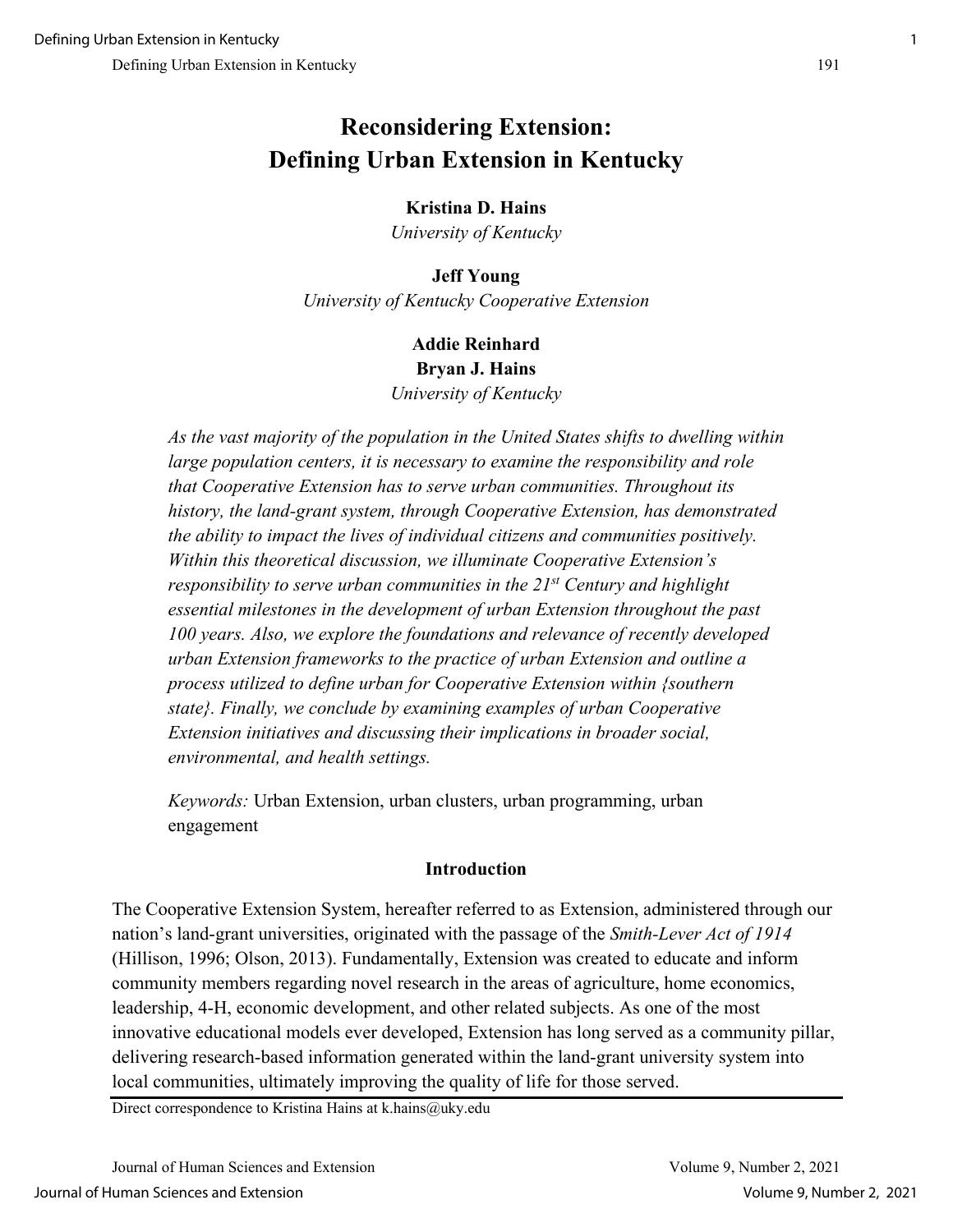The role of Extension has shifted over time. Initially, the focus of Extension was on disseminating knowledge to rural populations, but with the major shift in population from rural to urban areas in the past 100 years, Extension has adapted to the needs of serving urban populations as well (Warner et al., 2017). The need for Extension to expand programming and services offered in urban locales has never been greater. As of 2010, the U.S. Census Bureau (2019a) reported that 80.7% of the U.S. population lived in urban (metropolitan) areas, and the urban population growth trend is expected to continue.

Urban areas have unique needs and considerations that have not been accounted for in the traditional rural Extension model. As such, modifications to programmatic delivery and how Extension operates in urban environments must be considered as researchers have documented that traditional rural programming is not as effective with urban audiences (Ruemenapp, 2017; Warner et al., 2017). A primary difference between rural and urban audiences is that Extension professionals serving urban communities work with large and diverse populations who may not be aware of the role of Extension within the community. This creates unique challenges not accounted for by rural Extension programming, who have been served extensively by Extension (Paulsen, 1973).

Furthermore, some issues appear to be of greater concern to urban populations than rural populations, such as affordable housing and poverty (Pew Research Center, 2018). Fehlis (1992) argued that while rural and urban communities may face similar issues such as water quality and waste management, the underlying causes of these issues differ within an urban context, creating a unique need for different types and contexts of Extension resources and support. Recently, there has been more focus placed on the unique needs of urban populations and how to better serve urban audiences through Extension.

As urban populations grow, so do urban legislative representation in local, state, and federal governments. Historically, Extension has depended upon the support of locally elected officials to sustain the county presence and focus available resources on issues of greatest need. However, Warner et al. (1996) reported that awareness and appreciation for Extension and its services were decreasing among the population who elected these officials, thereby emphasizing the difference in understanding of Extension between rural and urban citizens.

Warner et al. (2017) noted that today's urban populations are an untapped, varied, and especially salient sector of potential Extension clientele. Because the United States population has shifted into a more urban landscape, those who represent Extension must focus attention on the necessity for "urban" Extension and its ability to positively impact the lives of individuals. Therefore, the purpose of this article is to provide a thorough discussion on the history of urban Extension within the United States and to outline an approach to defining urban Extension areas at the state level through a discussion of urban counties within Kentucky.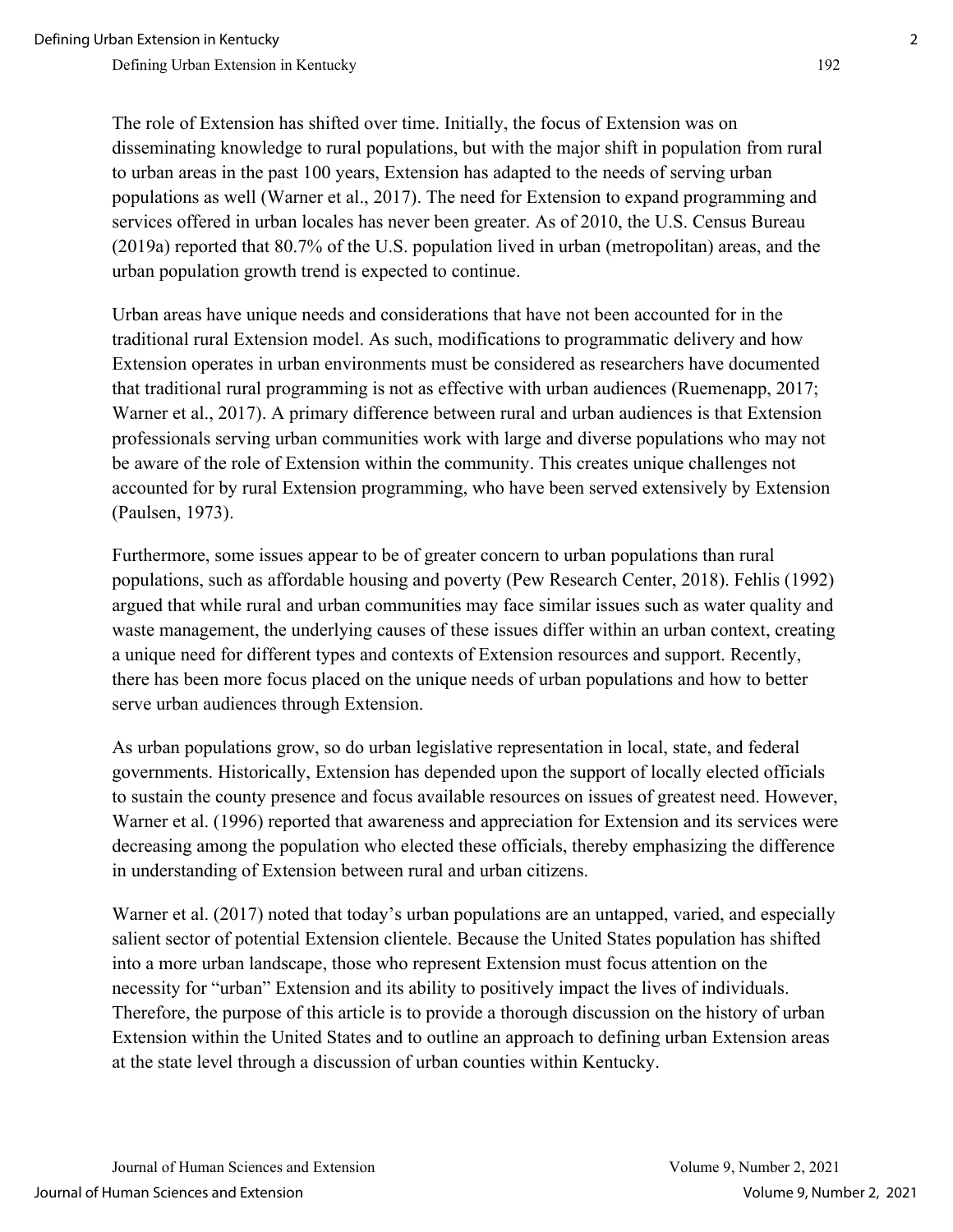## **Theoretical Discussion**

## **Defining Urban and the Urban Context**

The U.S. Census Bureau (2019a) identified urban areas as densely developed territories and defined explicitly "Urbanized Areas" as geographic areas of 50,000 or more people and "Urban Clusters" as geographic areas of 2,500 to 50,000 people. All other areas are considered rural. The U.S. Department of Agriculture Economic Research Service (2019) developed Urban Influence Codes to distinguish metropolitan and nonmetropolitan areas based on population size and proximity to metro and micropolitan areas. These definitions are important to note in the context of social migrations within the United States.

In the late 1800s to early 1900s, the population of the United States shifted from predominantly rural to urban, and by 1920, more than half of the population lived in urban areas (U.S. Census Bureau, 2019b). It is important to note that while there are varying definitions of urban, it is apparent that a majority of the U.S. population lives in more populous areas.

Part of defining the meaning behind urban is also describing the urban context, or what makes the urban audience and environment unique. According to Ruemenapp (2017), urban areas differ from rural areas based on "the combination of social, demographic, political, and environmental factors" (p. 12). Ruemenapp goes on to say urban areas also contain a diverse range of cultural norms and beliefs. There is greater ethnic diversity in urban areas than in rural areas, and the growth of diversity continues to climb at higher rates within metropolitan areas than in nonmetropolitan areas (Lee & Hughes, 2015). In addition, urban areas are densely populated, leading to the unique need of serving a larger number of individuals per intervention than in rural communities.

Needs between rural and urban audiences are often similar; however, the context is different between the two audiences (Fehlis, 1992). Drug addiction is seen as a significant problem in both urban and rural settings, but urban residents were more concerned about crime, the quality of public schools, affordable housing, and poverty than their rural counterparts (Pew Research Center, 2018). To discover the needs of a specific urban area, it is necessary to also understand the political, economic, and geographic factors of that area (Ruemenapp, 2017).

#### **History of Urban Extension**

After the passing of the Morrill Act of 1862, which created the land-grant university system and the Smith-Lever Act of 1914, establishing the Cooperative Extension Services, little research was conducted on the role of Extension in urban areas until the mid-1900s. The Association of Land-Grant Colleges and Universities (ALGCU) Committee on Problems of Urban Educational Extension (ALGCU, 1954) noted this shift in population from rural to urban areas and surveyed Extension professionals to determine what services were currently being offered to urban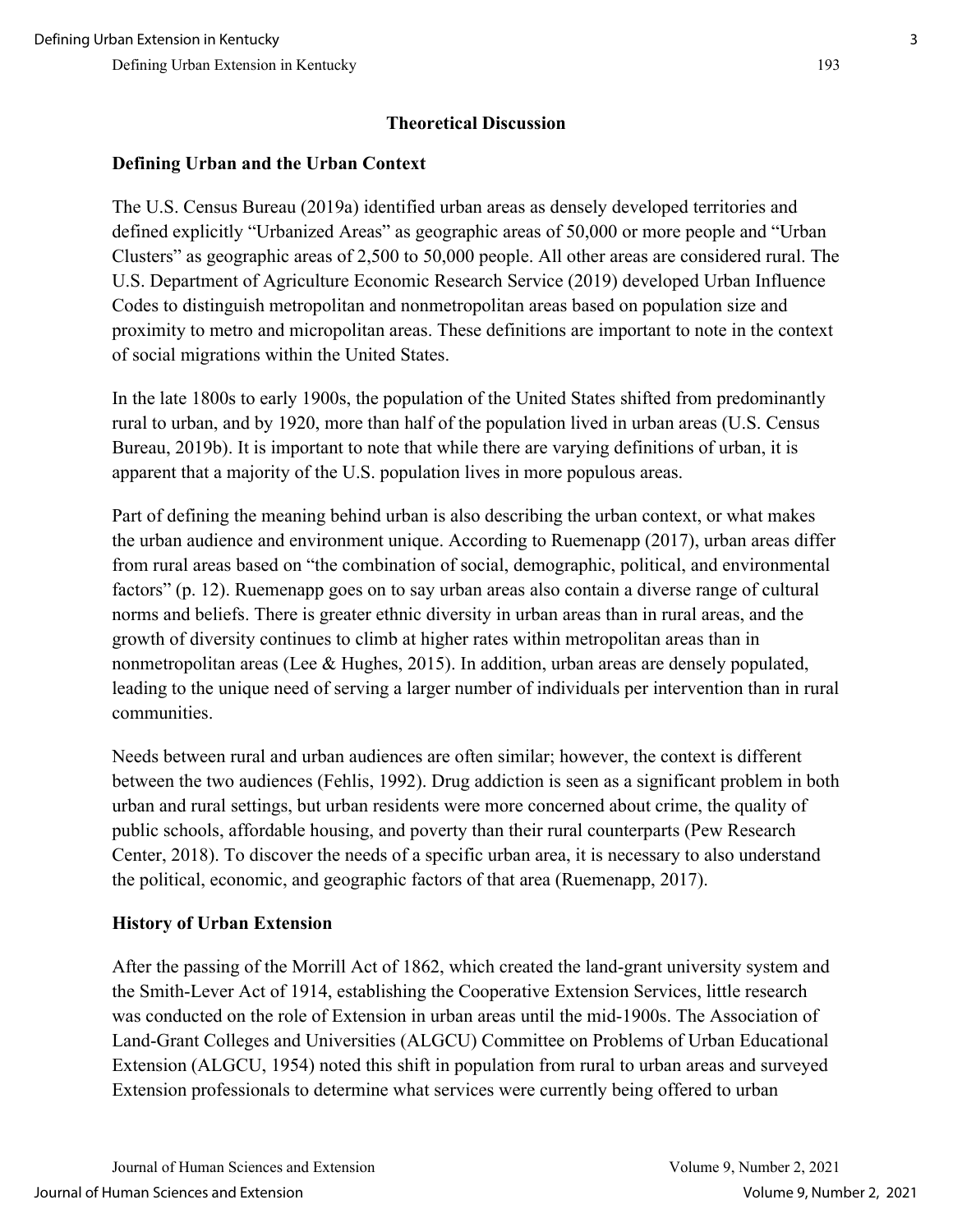populations. The ALGCU determined that Extension in most states served urban groups when requested, but it was problematic for some agencies due to the lack of sufficient financial resources, difficulty in adapting traditional Extension programming to meet the needs of the urban population, and lack of trained staff to work with urban populations. The ALGCU found that only a few states had designated personnel for serving urban populations. This report demonstrated that while Extension agents were indeed serving urban populations, there were many difficulties in providing quality programs targeted at the unique needs of this population (ALGCU, 1954).

In 1966, the Ford Foundation published a report on their experiences in early urban extension efforts recognizing the traditional role of Extension was not sufficient in serving the rapidly growing and changing urban population. The Ford Foundation reported that they recognized the need for urban Extension efforts and offered grants for programs addressing the unique issues of urban populations, including low-income families lacking education, health care, and housing, and for the improvement of problems in the physical environment in urban areas (Ford Foundation, 1966). The initial grants provided the foundation for some of the first formal urban Extension programs. In 1968, a joint USDA and National Association of State Universities and Land-Grant Colleges Extension Study Committee (1968) made similar recommendations for Extension to increase its commitment to urban areas and increase the range of its programming to more adequately address the broad range of social and economic problems of the nation.

A survey of state Extension administrators conducted by Paulson (1973) found that 98% of state Extension administrators who participated in this survey fully or partially validated the effectiveness of the "Extension Model" and methodology in addressing urban issues. Paulson also identified existing barriers that limited Extension's ability to make an effective impact on these issues. He noted the following:

- 1) Personnel were not oriented toward urban problems,
- 2) Unwillingness to adapt organizationally to meet urban needs,
- 3) The delivery system needs major adjustment to reach urban audiences,
- 4) The research base for building urban models was very fragmented,
- 5) Heterogeneity of urban population,
- 6) The public image of Extension was mainly agricultural, and
- 7) Sheer volume of the urban audience made it difficult for Extension to address given limited resources (Paulson, 1973).

An examination of these seven challenges draws a dramatic contrast to rural communities where Extension has demonstrated its ability to successfully address communities' needs and issues.

What followed in the next thirty years was a broader expansion of Extension services to address changing societal issues to better serve the urban population. Program funding was applied to a broader variety of urban programming, including urban gardening and nutrition education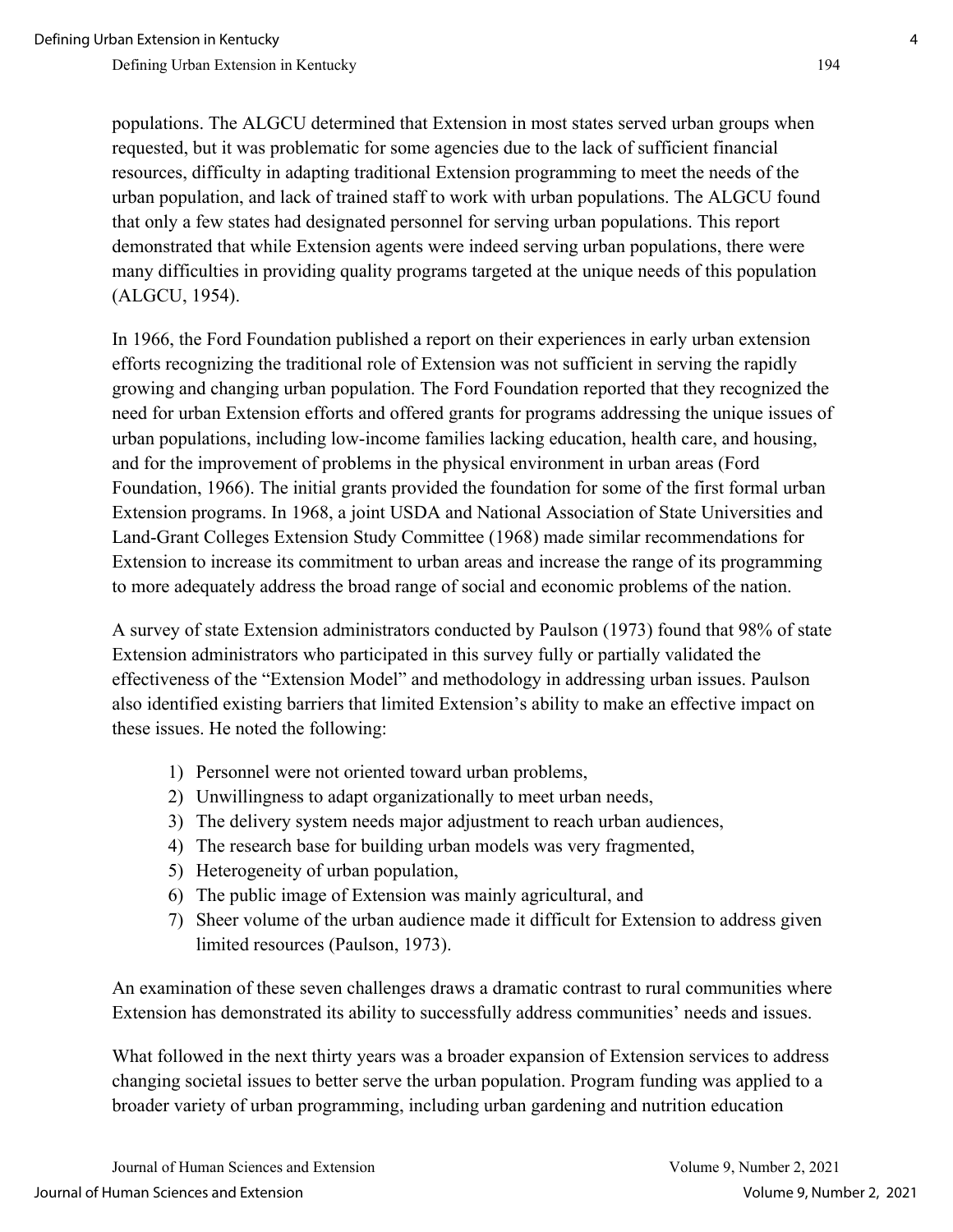(Steele, 1981). In Texas, an urban initiative was implemented to address the growing needs of urban populations and focused on developing urban faculty, creating educational programs targeted at the urban population, and involving urban leaders in program development (Fehlis, 1992). As Extension in the urban sector began to rise in popularity, a National Extension Urban Task Force was developed to focus on urban Extension efforts (CSREES, 1996). In this report, CSREES defined goals of urban Extension, including

- 1) Expanding resources to support urban Extension;
- 2) Developing partnerships with agencies, groups, and organizations sharing a standard urban vision;
- 3) Increasing Extension professionals and organization's urban knowledge base;
- 4) Raising awareness of urban issues and defining the role of Extension; and
- 5) Advocating for urban policy issues through educating and informing key decisionmakers.

While these goals were clearly communicated, the current National Urban Extension Leaders (NUEL), a group of administrators working in metropolitan areas in the United States, criticized the recommendations (NUEL, 2015), and they were never fully implemented. This led to continual experimentation of models by state Extension systems.

#### **Frameworks for Urban Extension**

In recent years, frameworks for urban Extension have appeared in the literature. Through a historical literature review analysis, NUEL identified four themes of focus for urban Extension: positioning, programs, personnel, and partnerships (Fox et al., 2017). The NUEL framework provided literature-based recommendations relevant to the future of urban Extension. Fox et al. summarized this framework stating Extension needs to be positioned by communicating the role and value of Extension at various levels, and programs need to be research-based and consider the specific needs of urban areas. The framework also suggested that urban Extension personnel should be culturally competent, skilled employees that are trusted resources within communities, and partnerships should be made with organizations and key decision-makers to share resources for collective impact (Fox et al., 2017). The NUEL (2015) framework suggested a call to action that Extension needed a significant presence in cities and metropolitan areas, providing culturally appropriate, research-based, community-centered educational initiatives to ensure the future of Extension.

Apparent from this framework, the role of Extension is changing within the United States and adapting to the growing needs of the urban population. To achieve the call to action in the changing landscape of Extension, NUEL (2015) outlined six goals for the National Urban Extension Initiative: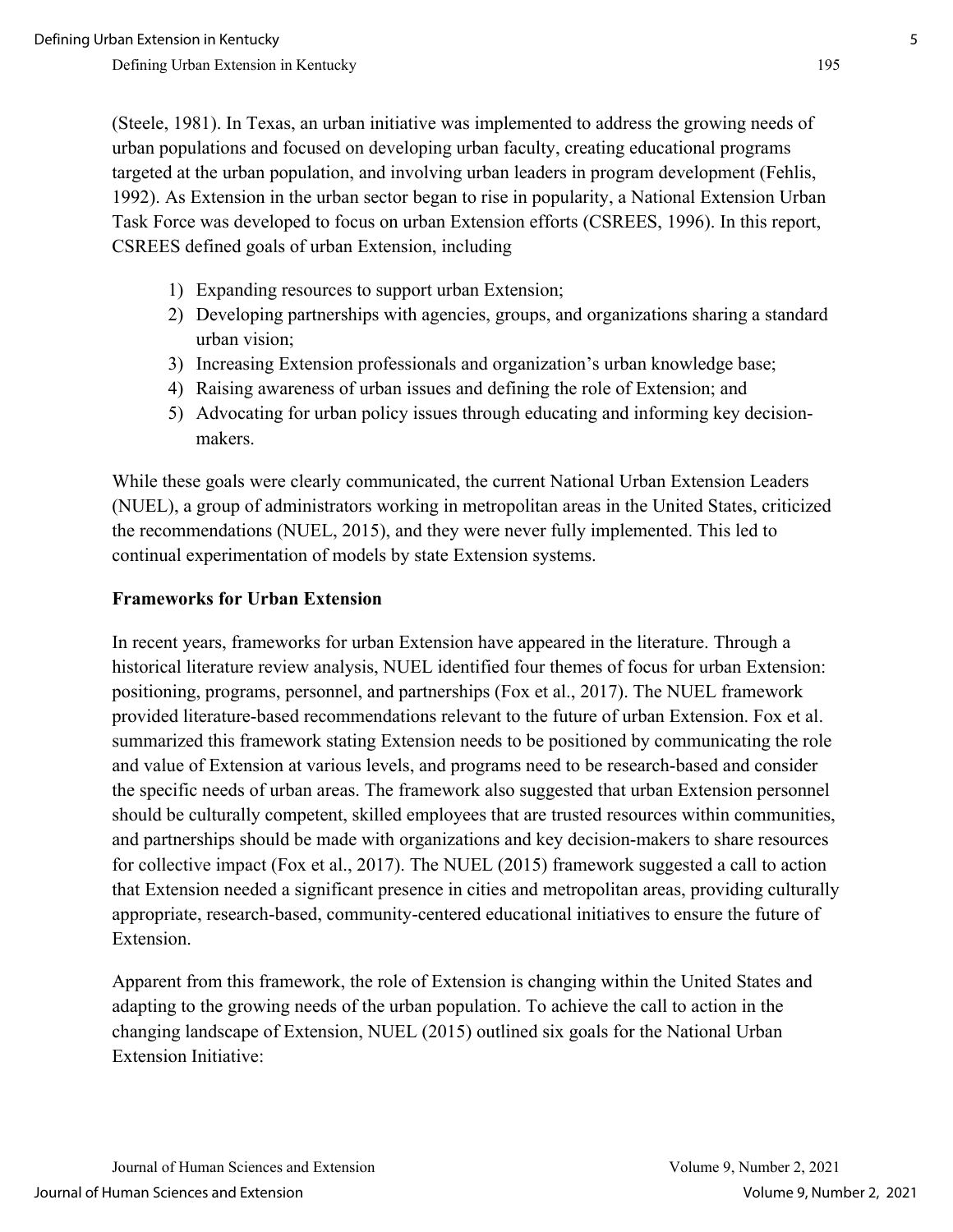- 2) Create a wide range of partnerships/collaborations at a multitude of levels with organizations where roles are distinct, yet missions are aligned, and where visibility, credit, and resources are shared.
- 3) Develop programming and other urban Extension initiatives that are transdisciplinary in nature, meet the needs of urban residents, and address the issues of urban communities.
- 4) Create authentic professional development activities to address the needs of extension personnel in urban areas.
- 5) Examine how current funding structures are utilized and how existing funding lines can be transformed or created from idea generation, dialogue, and fresh innovations to ensure they are more inclusive and complimentary.
- 6) Empower urban advocates internally, within such groups as ECOP, USDA-NIFA, and NEDA, and externally that support NUEL's acknowledged purpose of advancing the strategic importance and long-term value of urban Extension activities by being relevant locally, responsive statewide, and recognized nationally (NUEL, 2019, pp.  $3 - 7$ ).

Another recent urban Extension framework was developed several years ago in Florida. Warner et al. (2017) from the University of Florida Institute of Food and Agricultural Sciences (UF/IFAS) formed a task force of Extension professionals to develop an urban Extension strategic plan using a modified Delphi and strategic adaptive management format. The UF/IFAS task force also developed a mission statement for urban Extension stating, "to develop knowledge in human, natural, and agricultural resources and to make that knowledge accessible in metropolitan regions to sustain and enhance the quality of human life" (Warner et al., 2017, p. 4). Some of the urban Extension goals described by Warner et al. included supporting the positive development of urban youth, strengthening urban community resources, empowering urban populations to build healthy lives and achieve socioeconomic success, protecting urban water, and conserving energy and Florida's urban natural resources and environment. Using a modified Delphi process, Warner et al. developed a strategic plan with 29 essential elements, each with key outcomes grouped into four frameworks: institutional framework, Extension resources framework, partnership framework, and implementation framework. The framework developed by these researchers added to the continued development of urban Extension programming across the United States.

#### **Current Urban Extension Initiatives**

As previously mentioned, while some underlying aspects and the overall process by which urban Extension is facilitated are fundamentally different than rural Extension, the broad programmatic foci of both rural and urban Extension work are quite similar (Fehlis, 1992). To illustrate, one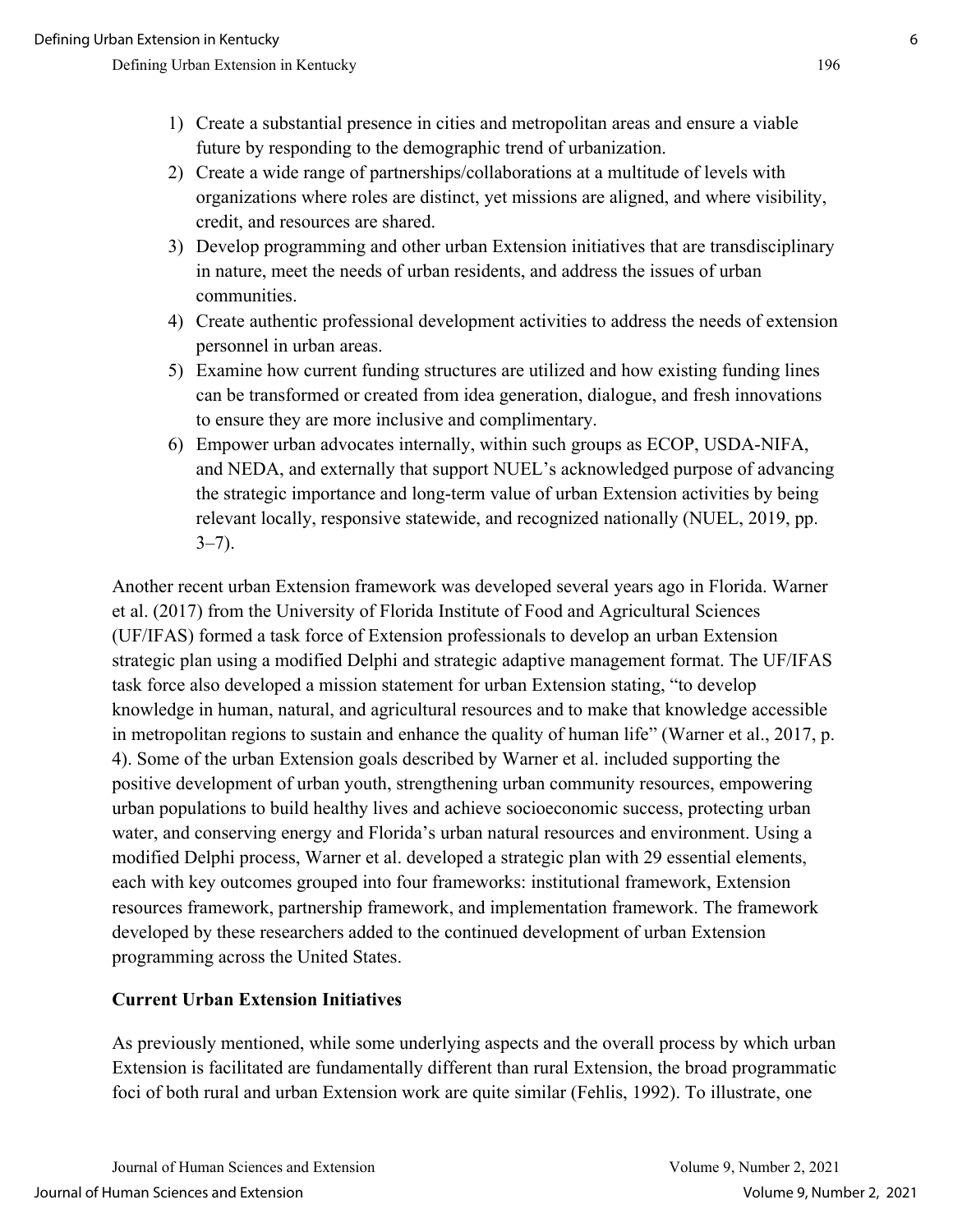current focus of urban Extension is to create programs that enhance agriculture in urban areas. There have also been many examples of positive youth development adapted to suit the needs of urban populations. Some Extension professionals have used the traditional concepts of Extension programming to serve urban populations with success, while others have departed from the traditional model by adopting innovative approaches.

For urban agriculture Extension efforts, it has been suggested that programs should be created to address market gardening, caring for urban livestock, soil testing, business management and marketing, community development, and educating nonfarmers, informing them of the critical role agriculture plays in urban areas (Reynolds, 2011). Reynolds suggested that some groups may need more help when developing these efforts than others because of economic status, level of education, access to technology, or inequalities. In one example, California Extension agents created initiatives focused on agriculture and incorporated existing Extension programs (e.g., 4-H) to target urban audiences. California's urban agriculture Extension efforts consisted of five full-time personnel employed by University of California Cooperative Extension (UCCE) with some portion of their work dedicated to urban agriculture, including nutrition, leadership, youth development, support for horticultural production, and natural resource management (Diekmann et al., 2017). Many of these urban Extension efforts focus on urban agriculture and food systems, including on-farm food safety training programs and *Master Gardener* programs.

There are many examples of youth urban Extension efforts in the literature. University of Connecticut Extension developed Tools for Healthy Living to educate urban youth on how to foster a healthy home environment and advocate for healthy homes (Bothell et al., 2017). Cornell University Cooperative Extensive in New York City implemented several strategies for working within urban areas, including a partnership with *Juntos*, a 4-H program for Latino students (Tiffany, 2017). The *Stronger Kids, Stronger Communities* program was created to serve urban Latino youth. (Bovitz et al., 2018). Through the implementation of this program, Extension professionals discovered that standard 4-H programming created unique challenges, such as logistical issues and language and cultural differences. Bovitz et al. (2018) discovered that through building trust and key partnerships within the community and altering traditional approaches to 4-H programming, they were better able to meet the needs of the Latino youth population. It is important to note that while traditional youth 4-H programming can often be adapted to urban settings, changes may need to be made in the delivery and implementation of these programs to best suit the needs of urban youth.

Some urban Extension initiatives have continued to utilize traditional Extension concepts and applications but apply these concepts to contemporary urban issues. Obropta (2017) of Rutgers University described creating an urban Extension program to address combined sewer overflow issues with green infrastructure by developing a community-based green infrastructure initiative. Obropta detailed the program development, which included educating the public on the issue, providing technical support to community members advocating for change to community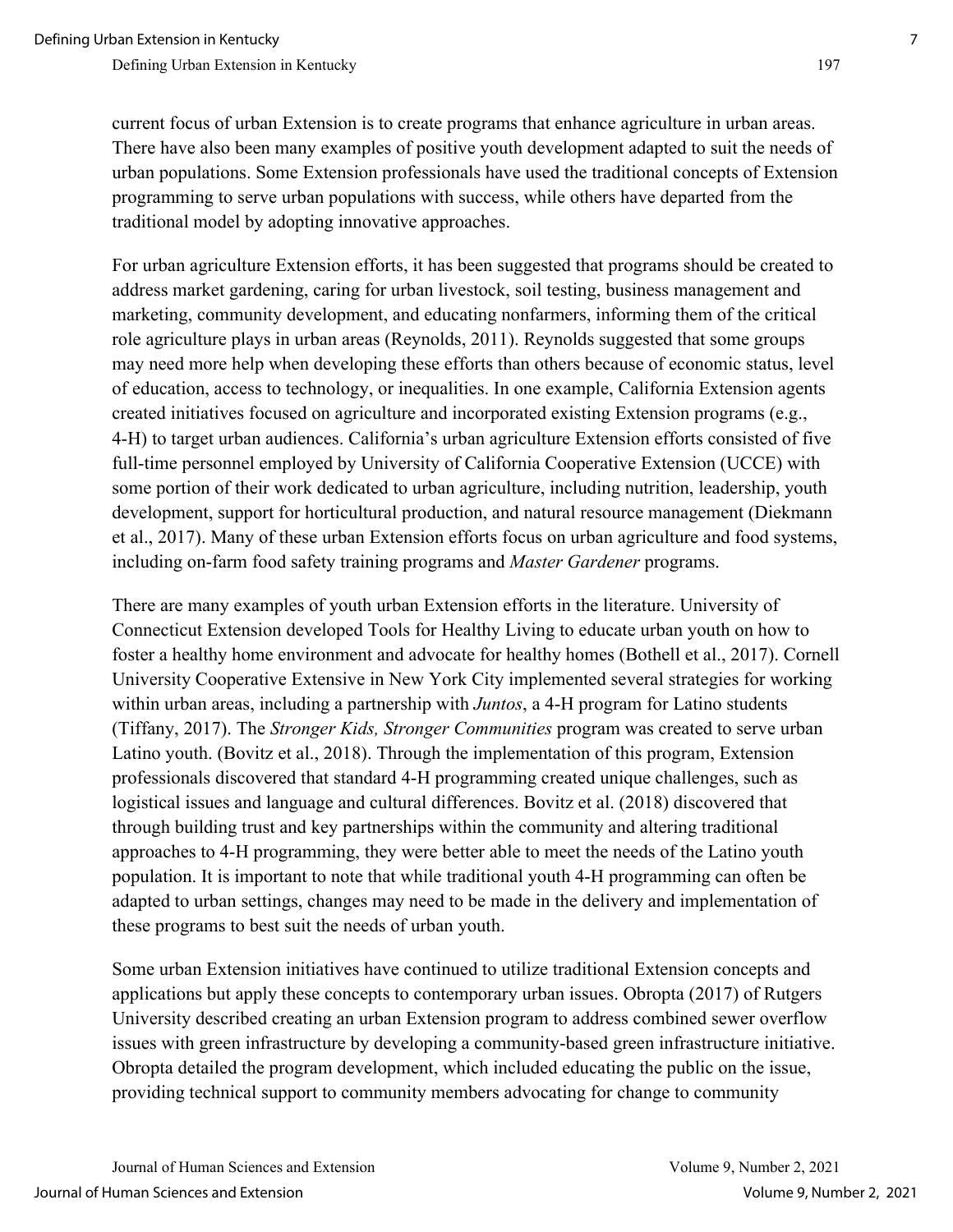leaders, and educating municipal officials, environmental commissioners, and public works directors. Obropta (2017) concluded that using a traditional Extension model of community engagement successfully generated funding and created an impactful program in an urban area.

Other urban Extension efforts are departing from the traditional Extension program-based model and changing to a "project-based" model. Washington State University created a Metropolitan Center for Applied Research and Extension, a subject-matter center, that conducts time-bound, extramurally-funded, deliverable project-based Extension (as opposed to the traditional programbased model) to strengthen communities through innovating, collaborating, conducting actionoriented research, and Extension outreach (Gaolach et al., 2017). Gaolach et al. described the center's primary purposes as strengthening the local communities in Puget Sound through research, innovation, and outreach that sustains local economics and supports government and nonprofit organizations in the region.

It is apparent there are a wide variety of foci and methods for outreach within current urban Extension efforts. Some current urban Extension efforts focus more on providing traditional youth development or agriculture Extension services tailored to the needs of the urban population. Other efforts are applying concepts from traditional Extension to create programs to impact urban environmental issues. Diverging from the traditional Extension programming, other Extension professionals have created innovative "project-based" models to serve the needs of the urban population. Because of the wide variety of issues that the urban landscape presents, it will be difficult for urban Extension professionals to provide adequate outreach for all concerns within urban populations. In addition, while traditional programming may be effectively applied within an urban landscape, these programs have often required adaptation to meet the needs of a large and diverse urban population. The needs of one urban area may differ substantially from the needs of another urban area; thus, it is essential for urban Extension professionals to conduct a thorough needs assessment of the specific urban area they are serving.

#### **Urban Extension and the "Bigger Picture"**

At its core, urban Extension programming can make social impacts. One of the focus areas for the NUEL is to strengthen communities through enhancing the quality of life for community residents (NUEL, n.d.). By promoting urban Extension efforts and promoting communitystrengthening initiatives, urban Extension programs can strengthen urban communities. Demonstrating this, the social impacts that were most frequently documented in the literature included youth development opportunities, improving land access, building social capital and enhancing community development, and creating opportunities for cross-generational and crosscultural interactions (Surls et al., 2015).

It has been suggested that Extension plays a critical role in promoting the health of the U.S. population through research and educational programs that highlight nutrition and exercise (Henning et al., 2014). Programs like *Tools for Healthy Living* that provide health education for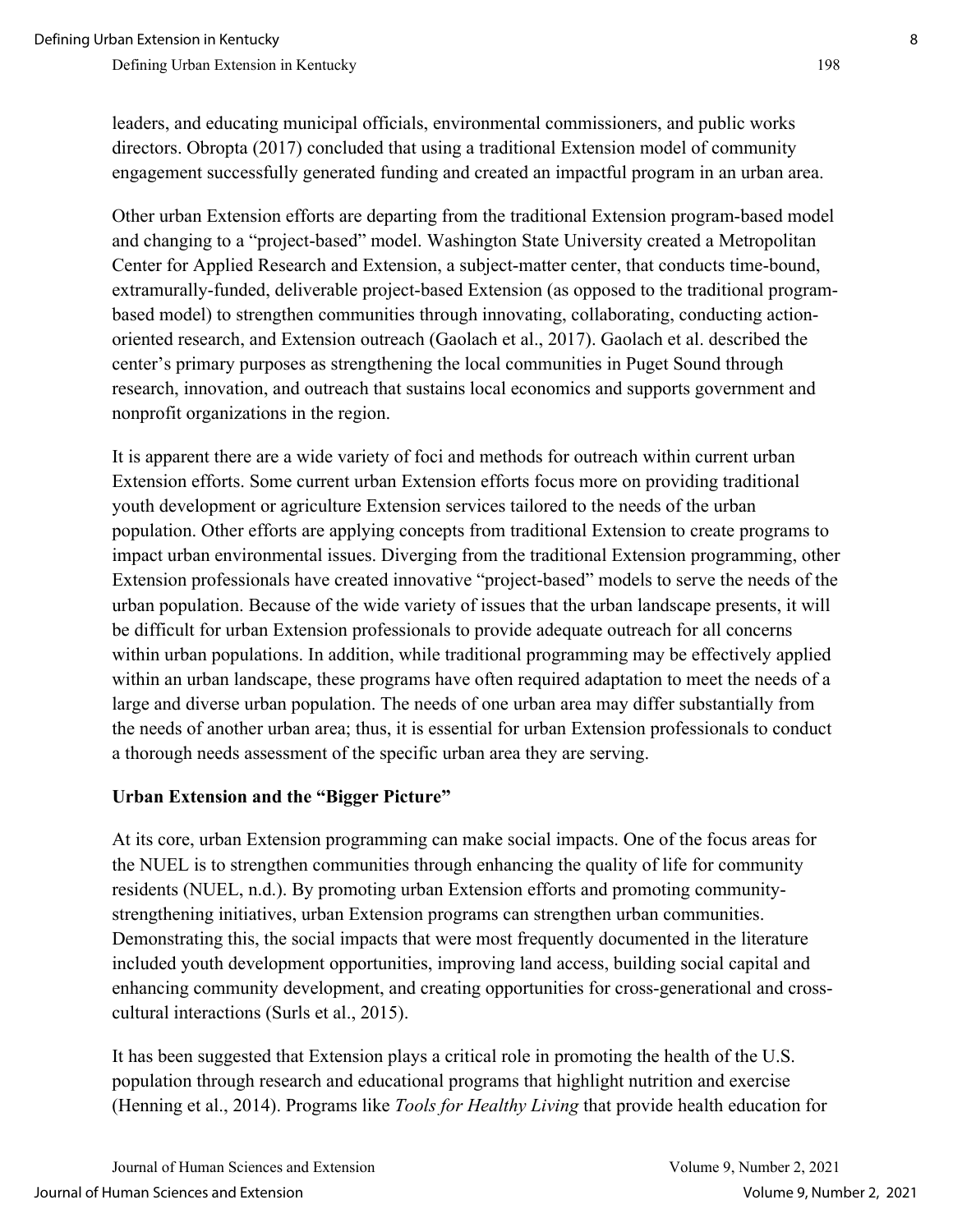urban youth can promote health; this particular program increased the youth's understanding of environmental health hazards and how to decrease these risks within their homes (Bothell et al., 2017). Surls et al. (2015) noted that health impacts were commonly reported in the urban agriculture literature, and some urban agriculture programs have led to increased consumption of fruits and vegetables, improved food access and security, and improvements to health and wellbeing. With many preventable diseases present in the U.S. population, urban Extension becomes vital in educating the public on healthy practices.

With an increasing world population and environmental changes occurring, it has been suggested that Extension plays an important role within outreach and engagement in environmental protection. NUEL suggested that protecting the environment by sharing scientific knowledge and technical support to urban communities is one of the key focus areas for urban Extension efforts (NUEL, n.d.). In addition, Henning et al. (2014) suggested that Extension must, considering the issue of climate change, promote the preservation and protection of natural resources through education. UF/IFAS Extension emphasized the importance of natural resources in their urban Extension mission statement and created goals to enhance and protect urban water, enhance and conserve urban natural resources and environmental quality, and conserve energy in urban regions (Warner et al., 2017). Promoting environmental conservation is important within urban Extension practice because through education of the public on these crucial issues, Extension can make significant impacts on the environment.

Several examples of urban Extension programs that can impact the environment, improve public health, enrich youth, and strengthen communities have been reported, yet there are few findings within the literature that provide evaluative data to support these claims. One area for improvement is evaluating and reporting the impact of urban Extension initiatives within urban communities. If we can better understand if and how these initiatives impact urban communities, Extension professionals will be better able to provide evidence-based impactful initiatives.

#### **How Kentucky Approached Defining Urban**

As mentioned, a primary purpose of this article was to outline an approach to defining urban Extension areas at the state level. The following discussion will center on the process of defining urban, which will then be demonstrated through the application of this process within the state of Kentucky.

Kentucky Cooperative Extension agents reported a unique need for promoting initiatives within urban areas across the commonwealth. Early in the planning process, Extension leaders within Kentucky wanted to identify counties to implement urban initiatives and training for Extension professionals working with urban populations. The goal was to identify the counties that were considered the most urban within the state. Several techniques and approaches were taken to classify the most urban counties, but the following approach utilizing U.S. Census data was the most effective at generating a small inclusive list of the core urban counties across the state.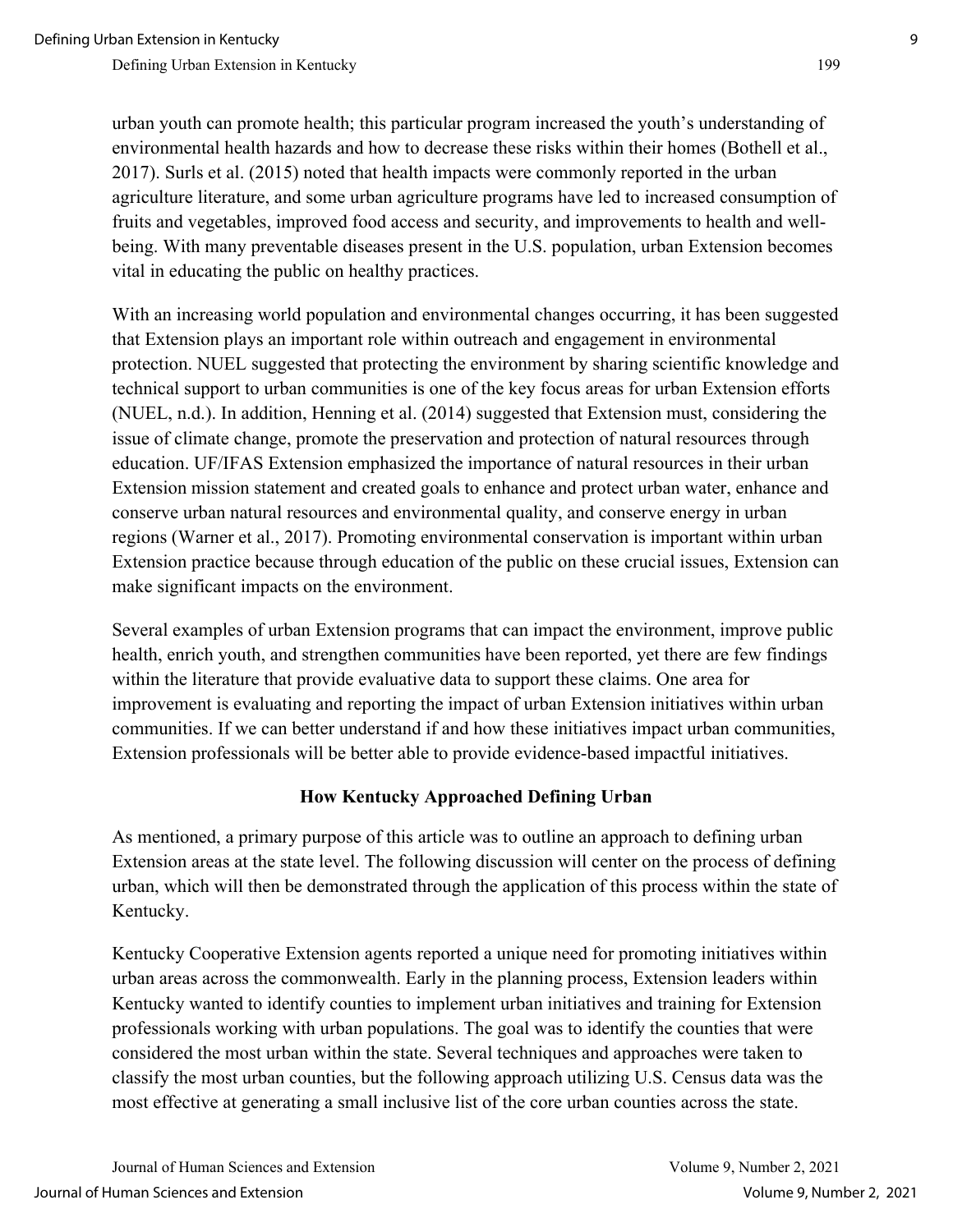## **The Process of Defining Urban**

The U.S. Census Bureau (2019a) identified urban areas as densely developed territories of residential, commercial, and nonresidential land settled by at least 2,500 people. The Census Bureau further classified urban areas as "Urbanized Areas," geographic areas of 50,000 or more people, and "Urban Clusters," geographic areas of 2,500 to 50,000 people.

To establish which counties in Kentucky were considered most urban, data was gathered from the 2010 U.S. Census that provided percentages of county populations living in urban areas, Urbanized Areas, Urban Clusters, and rural areas. Because Urbanized Areas by definition contain more than 50,000 people in a geographic area, these areas are considered the most urban. The counties in Kentucky were analyzed, and those with a majority of their population living in urbanized areas (>50%) were considered the most urban counties in Kentucky. These counties include Jefferson, Fayette, Kenton, Boone, Campbell, Oldham, Boyd, Daviess, Bullitt, Warren, Hardin, Henderson, and Greenup (see Figure 1).





This technique gathered the most inclusive set of counties considered most urban in Kentucky. If a list was created of the most urban counties of the state solely based on the population size of the largest town or city within a county, key urban counties might be excluded. Many counties in large metropolitan areas may not contain one large city but are made up of multiple smaller towns and cities directly adjacent to each other and densely populated. For example, Campbell County, Kentucky, is one of the counties included within the urban area of Cincinnati, OH-KY-IN. This county consists of multiple smaller towns of 5,000-20,000 people. If only counties with the state's largest cities were included in Urban Extension efforts, this county would be excluded because it does not contain one large city. However, when evaluating the Census data, Campbell County contains over 90,000 people, with over 80% of the population living in an Urbanized Area; therefore, this county is considered one of the most urban counties of Kentucky.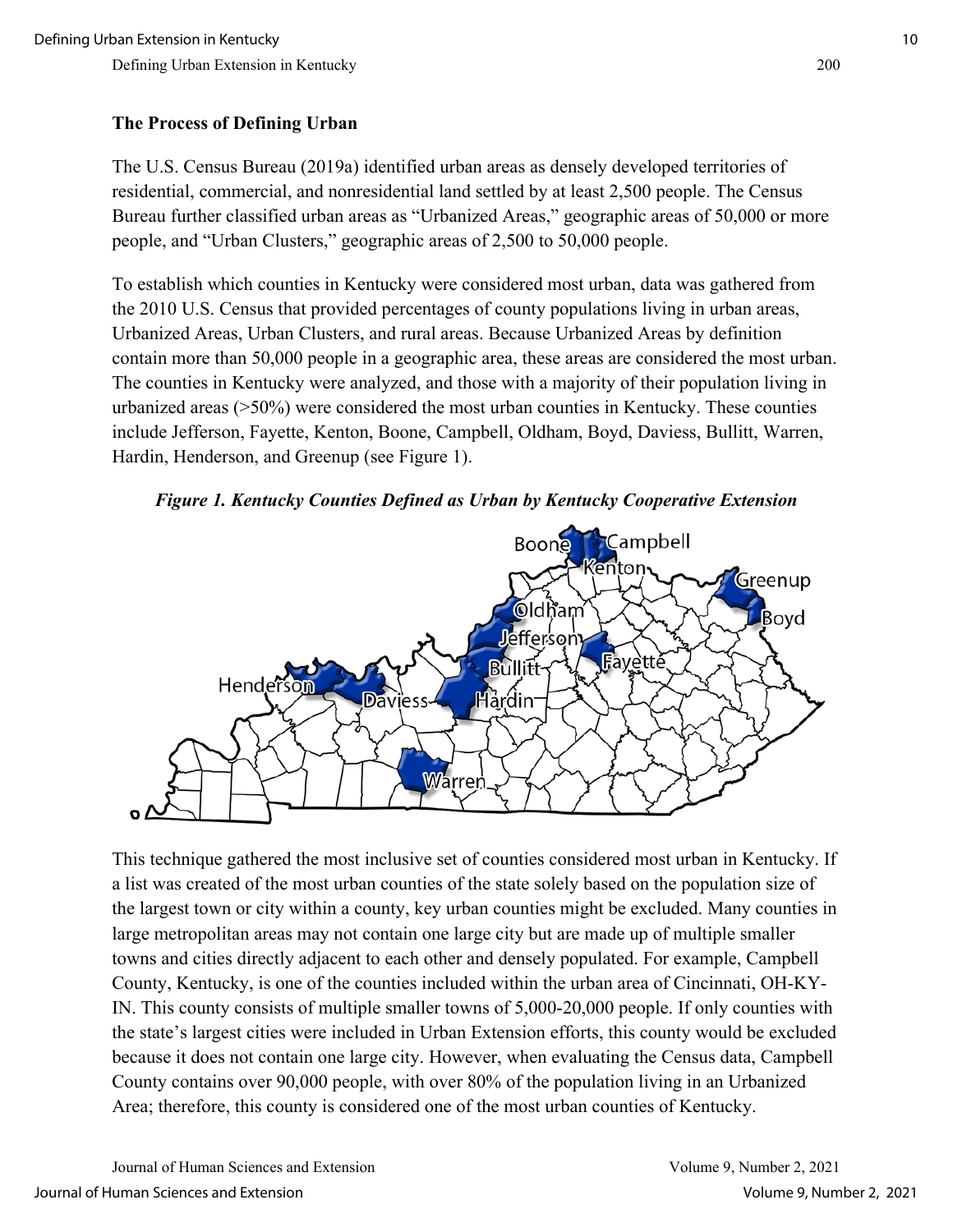#### **Conclusions and Implications for Extension**

As the population of the United States has shifted from rural to urban, unique community issues have arisen. Extension professionals have long served the needs of rural communities, but in the mid to late-1900s, there was a shift to recognize the needs of urban communities. Advances have been made in the field of urban Extension, especially in the past ten years with the development of frameworks to guide urban Extension initiatives and an increase in the number and type of programs and projects developed for urban populations.

While many advances have been made in the field of urban Extension, there is still much to be done. The populations within today's urban areas are often remarkably diverse; with this diversity comes the need for culturally relevant engagement and programming. Moreover, how is Extension handling recruiting and marketing in urban areas? One important way to reach new and diverse audiences is to employ individuals that come from those specific communities. Looking forward, we recommend that Extension focus more heavily on recruiting future Extension agents from the same urban communities in which it strives to serve.

Research is another vital area that needs focus to continue making advances in urban Extension. There have been few publications describing specific urban Extension programs or projects that have had their efficacy and outcomes evaluated with sound research practices. It is important to note that many urban Extension programs were presented in the literature, but few discussed the evaluation and efficacy of these programs (Diekmann et al., 2011; Gaolach et al., 2017; Reynolds, 2011; Tiffany, 2017). The dissemination of evaluative information on urban Extension programs, including successful and nonsuccessful aspects, could help provide the foundation for other research-based urban Extension programs. The practice of urban Extension can make a positive impact on broader societal issues, but urban Extension programming must be relevant to the needs of a specific urban community and research-based to make the most significant impact. By using the frameworks suggested in the literature (Fox et al., 2017; NUEL, 2015; Warner et al., 2017) and assessing the needs of a local urban community, urban Extension programs and projects can be created and evaluated to help serve the unique needs of urban populations.

Regardless of how Extension administration identifies urban areas within their own state, a further consideration should be how Extension agents self-identify. Extension agents within more urbanized areas often operate differently; for example, due to larger populations within the urban setting, urban Extension agents may consider themselves more conveners of various groups rather than those conveying expert knowledge for the county. Having administration united with on-the-ground educators allows for these agents to be valued according to the actual work they are doing within their communities and allows for more consistency in how urban areas and issues are valued, addressed, and resolved.

But will past and present work to enhance the relevancy of Extension in urban communities have the desired impact? Young and Vavrina (2014) noted a 1988 survey by Clemson University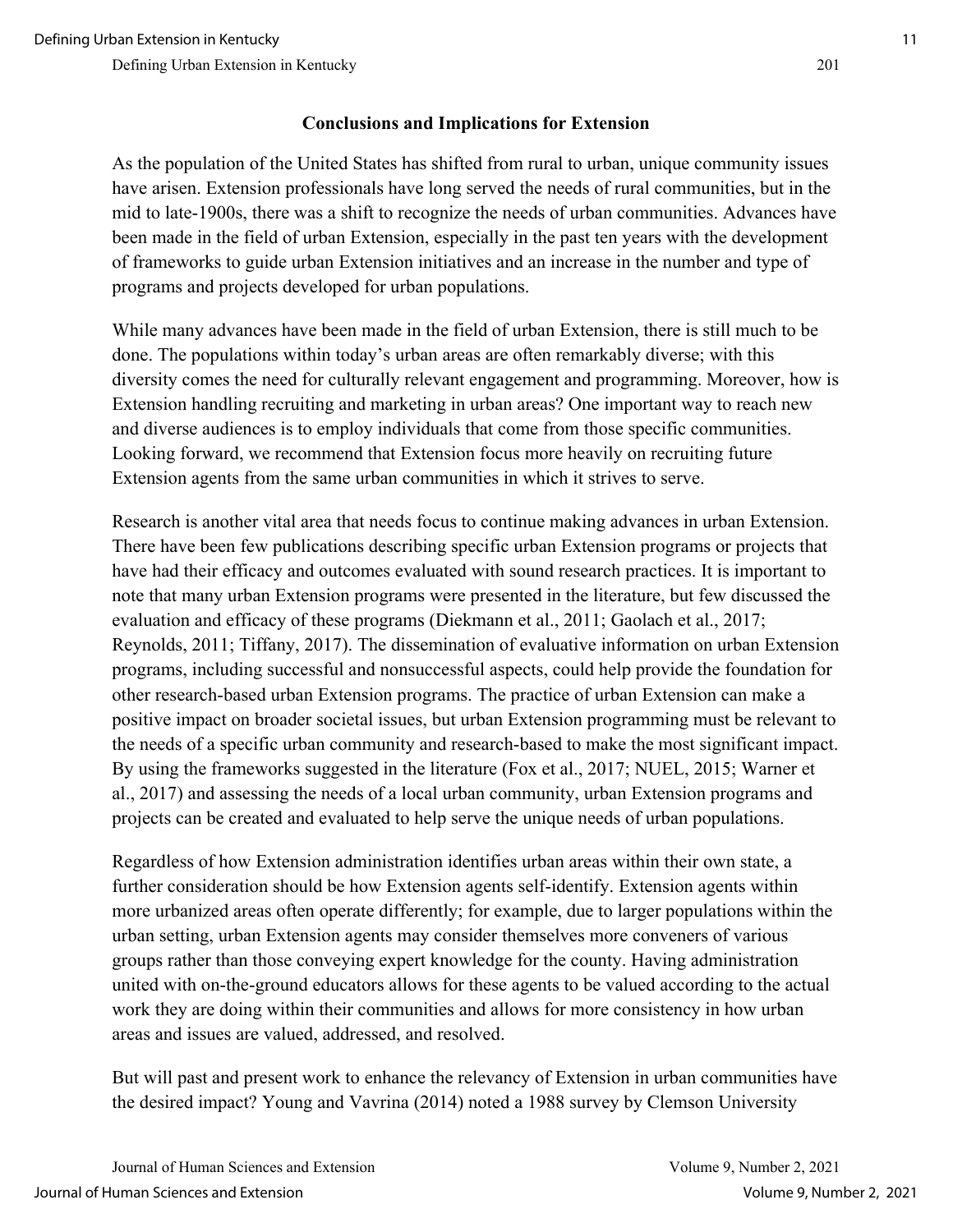Extension of the South Carolina legislature, which found only 11% understood Extension to have an educational focus (Miller, 1988). What's more, a 1995 national survey by Warner et al. (1996) found that while public consciousness regarding Extension has remained high, utilization of Extension services continues to decline. This study also showed lower usage among those in the Northeast and West, those in urban communities, younger age groups, and those who had lower education and income levels.

Loibl et al. (2010) conducted a follow-up to the work by Warner et al. (1996) and found that only 20% of respondents were familiar with Extension programs and services. As in the 1996 nationwide survey, awareness was lower among younger respondents, those with lower incomes, and those in more urban areas (Young & Vavrina, 2014). There continues to not only be a need for additional urban Extension efforts to be developed, but energy should also be put into clearly communicating and marketing the positive impact Extension has within urban settings.

If Extension is to gain understanding and appreciation for its urban work, Young and Jones (2017) noted that a "cookie-cutter approach to what has been sufficient in rural communities will not suffice in urban counties" (p. 155) because there are so many more people to be served with different issues to be addressed. In addition, while the overall curricular foci of Extension programs in rural and urban areas can be similar, the process of facilitating and overall structure of urban programming must be different.

For Extension agents working in more urban locales, convening rather than serving as the community expert is one way to address the varied needs of urban areas. Other underlying issues – such as the diverse cultures found within many urban communities, an increased number of community organizations addressing similar concerns, and a lack of Extension recognition – are all potential issues unique to urban areas which should be considered when developing appropriate, innovative urban programming.

Warner et al. (2017) reported that it is important to understand that urban Extension and rural Extension are not discrete systems. Fundamentally, both settings are slightly different; their unique audiences, issues, and contexts should be considered when developing programming. Nonetheless, as Warner et al. (2017) concluded, "Extension must serve audiences of both types to uphold the land-grant mission" (p. 1). Part of the challenge of adding urban Extension efforts within states is the lack of a consistent definition of urban. While defining urban areas seems quite straightforward, the individual states clearly understand how these areas operate within their own state. With additional states choosing to define their own urban areas, more consistent efforts can be developed and tailored to that state's urban needs. The method of defining the most urban counties within a state using Census Bureau data, as presented in this manuscript, could provide a framework for other states trying to define the counties they wish to target for their urban Extension efforts.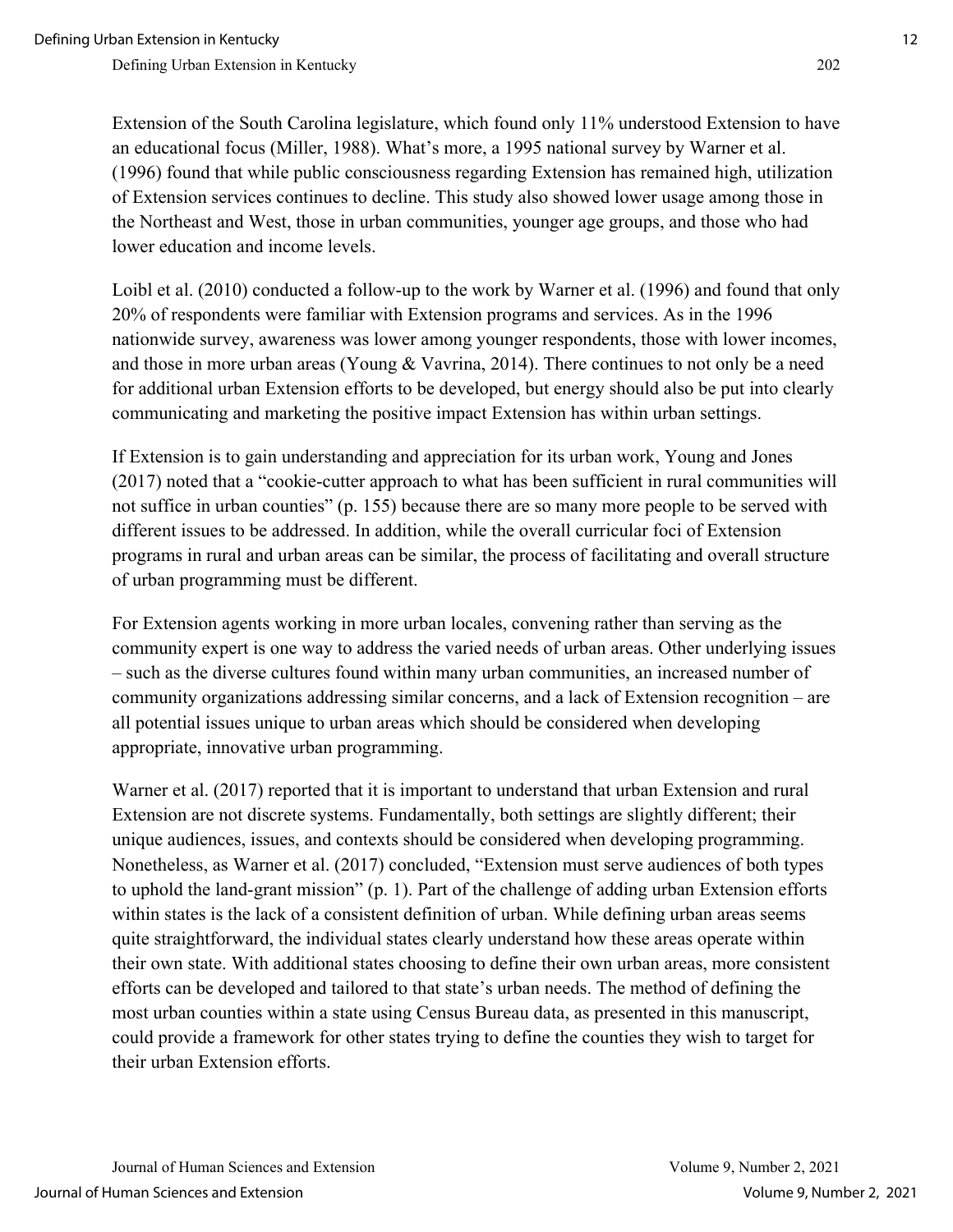The last decade has seen an effort by Extension professionals to focus on urban issues. The work of NUEL (2019) is important, and the *National Framework for Urban Extension* should be adapted for use in every state. By universally applying this framework, a consistent understanding of the Extension mission and the impacts of local educators, agents, and statelevel specialists will become better appreciated in our urban communities.

#### **References**

- Association of Land-Grant Colleges and Universities Committee on Problems of Urban Educational Extension. (1954). *A study of problems and practices of Cooperative and general Extension services in land-grant colleges and universities and non-land-grant state universities: Senate committee on problems of urban educational Extension for the Association of Land-Grant Colleges and Universities.* <https://cityextension.osu.edu/sites/urban/files/imce/1954.pdf>
- Bothell, J., Gaudio, M., & Gray, S. (2017). Healthful homes for urban youths and families. *Journal of Extension, 55*(2).<https://tigerprints.clemson.edu/joe/vol55/iss2/6/>
- Bovitz, L., Staffen, M., Eppinger, L., & Kesely, A. (2018). Best practices for establishing positive 4-H youth development programming in urban at-risk communities. *Journal of Extension, 56*(1).<https://tigerprints.clemson.edu/joe/vol56/iss1/6/>
- Cooperative State Research, Education, & Extension Service [CSREES]. (1996). *Urban Extension: A national agenda –A report of the National Extension Urban Task Force.*  [http://district4.extension.ifas.ufl.edu/UrbanExtension/PDF/Urban%20Extension,%20A%](http://district4.extension.ifas.ufl.edu/UrbanExtension/PDF/Urban%20Extension,%20A%20National%20Agenda.pdf) [20National%20Agenda.pdf](http://district4.extension.ifas.ufl.edu/UrbanExtension/PDF/Urban%20Extension,%20A%20National%20Agenda.pdf)
- Diekmann, L., Bennaton, R., Schweiger, J., & Smith, C. (2017). Involving Extension in urban food systems: An example from California. *Journal of Human Sciences and Extension, 5*(2), 70–90.<https://www.jhseonline.com/article/view/710/612>
- Fehlis, C. P. (1992). Urban Extension programs. *Journal of Extension, 30*(2).
- Ford Foundation. (1966). *Urban Extension: A report on experimental programs assisted by the Ford Foundation.* <https://files.eric.ed.gov/fulltext/ED011095.pdf>
- Fox, J. M., Ruemenapp, M. A., Proden, P., & Gaolach B. (2017). A national framework for urban Extension. *Journal of Extension, 55*(5). <https://tigerprints.clemson.edu/joe/vol55/iss5/21/>
- Gaolach, B., Kern, M., & Sanders, C. (2017). Urban Extension: Aligning with the needs of urban audiences through subject-matter centers. *Journal of Human Sciences and Extension, 5*(2), 126–144.<https://www.jhseonline.com/article/view/713/615>
- Henning, J., Buchholz, D., Steele, D., & Ramaswamy, S. (2014). Milestones and the future for Cooperative Extension. *Journal of Extension, 52*(6).
- Hillison, J. (1996). Agriculture education and Cooperative Extension: The early agreements. *Journal of Agricultural Education, 37*(1), 9–14.<https://doi.org/10.5032/jae.1996.01009>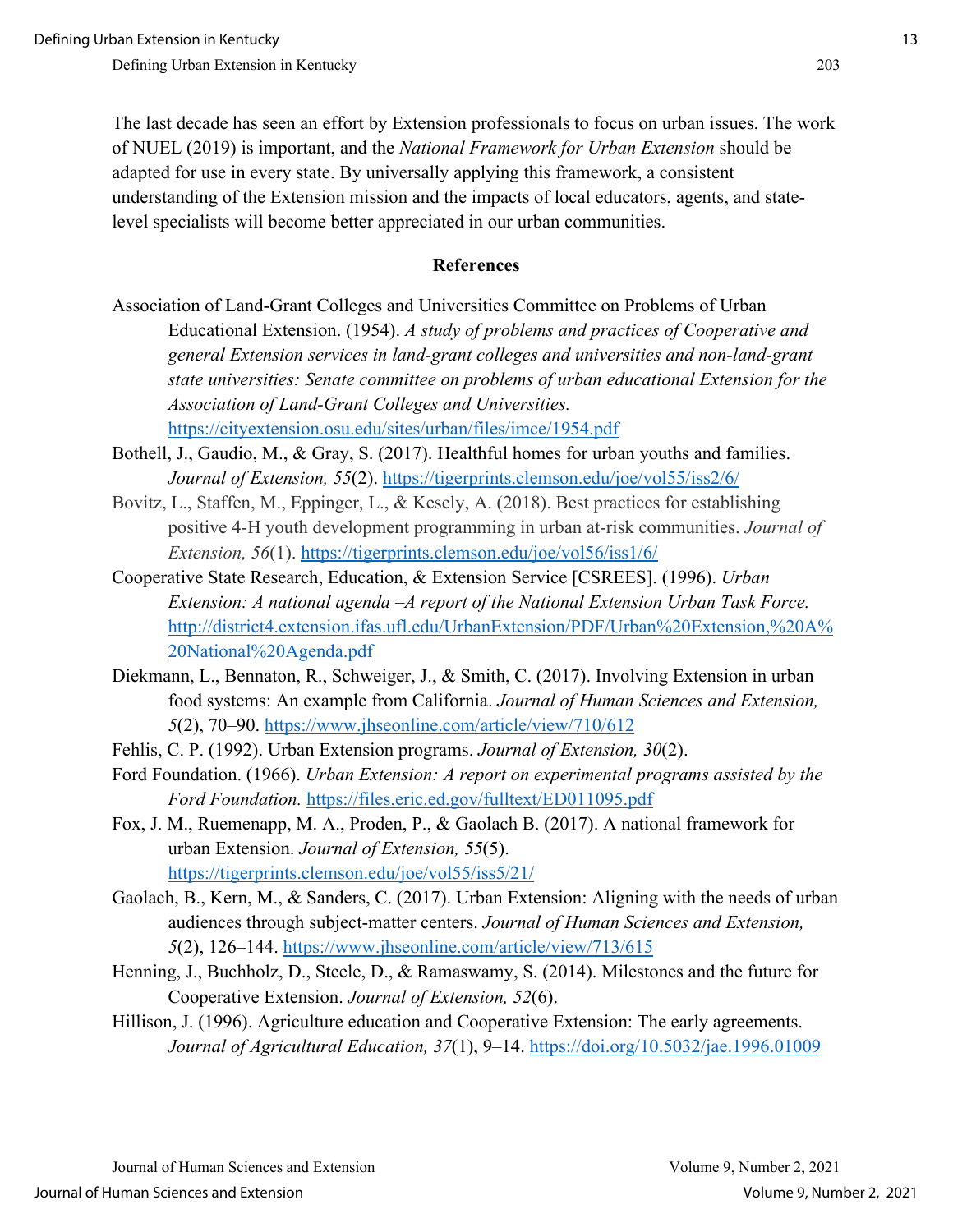- Joint USDA-NASULGC Extension Study Committee. (1968). *A people and a spirit: A report of the joint USDA-NASULGC Study Committee on Cooperative Extension.* <https://cityextension.osu.edu/sites/urban/files/imce/Apeopleandaspirit.pdf>
- Lee, B. A., & Hughes, L. A. (2015). Bucking the trend: Is ethnoracial diversity declining in American communities? *Population Research and Policy Review, 34*(1), 113–139. <https://doi.org/10.1007/s11113-014-9343-8>
- Loibl, C., Diekmann, F., & Batte, M. T. (2010). Does the general public know the Extension service? A survey of Ohio residents. *Journal of Extension, 48*(2).
- Miller, J. C. (1988). What's their perception? *Journal of Extension, 26*(1).
- National Urban Extension Leaders. (n.d.). *Strengthen communities.* <https://nuel.extension.org/focus-areas/>
- National Urban Extension Leaders. (2015). *A national framework for urban Extension: A report from the National Urban Extension Leaders.* [https://cityextension.osu.edu/sites/urban/files/imce/Natl%20Framework%20for%20Urba](https://cityextension.osu.edu/sites/urban/files/imce/Natl%20Framework%20for%20Urban%20Extension%209%2015%20(2)%20final%20(004)_0.pdf) [n%20Extension%209%2015%20\(2\)%20final%20\(004\)\\_0.pdf](https://cityextension.osu.edu/sites/urban/files/imce/Natl%20Framework%20for%20Urban%20Extension%209%2015%20(2)%20final%20(004)_0.pdf)
- National Urban Extension Leaders. (2019). *National Urban Extension initiative: Implementation plan.* [https://nuel.extension.org/wp-content/uploads/2019/05/NUEL-Implementation-](https://nuel.extension.org/wp-content/uploads/2019/05/NUEL-Implementation-Plan-Final-April-2019.pdf)[Plan-Final-April-2019.pdf](https://nuel.extension.org/wp-content/uploads/2019/05/NUEL-Implementation-Plan-Final-April-2019.pdf)
- Obropta, C. (2017). Community-based green infrastructure: A Rutgers Cooperative Extension Urban Extension initiative. *Journal of Human Sciences and Extension, 5*(2), 91–102. <https://www.jhseonline.com/article/view/711/613>
- Olson, K. A. (2013). Smith-Lever Extension celebrates its centennial. *Journal of Family and Consumer Sciences, 105*(4), 7–16.
- Paulson, B. (1973). Status of Extension's urban programming. *Journal of Extension, 11*(1), 23– 34.
- Pew Research Center. (2018). *What unites and divides urban, suburban and rural communities.* [https://www.pewsocialtrends.org/2018/05/22/what-unites-and-divides-urban-suburban](https://www.pewsocialtrends.org/2018/05/22/what-unites-and-divides-urban-suburban-and-rural-communities/)[and-rural-communities/](https://www.pewsocialtrends.org/2018/05/22/what-unites-and-divides-urban-suburban-and-rural-communities/)
- Reynolds, K. (2011). Expanding technical assistance for urban agriculture: Best practices for Extension service in California and beyond. *Journal of Agriculture, Food Systems, and Community Development, 1*(3), 197–216. <https://www.foodsystemsjournal.org/index.php/fsj/article/view/49/48>
- Ruemenapp, M. A. (2017). America's changing urban landscape: Positioning Extension for success. *Journal of Human Sciences and Extension*, *5*(2), 6–21. <https://www.jhseonline.com/article/view/706/608>
- Steele, S. M. (1981). *Cooperative Extension programming in nine metropolitan counties 1980- 1981.* University of Wisconsin-Extension. <https://cityextension.osu.edu/sites/urban/files/imce/correct%20through%2073.pdf>
- Surls, R., Feenstra, G., Golden, S., Galt, R., Hardesty, S., Napawan, C., & Wilen, C. (2015). Gearing up to support urban farming in California: Preliminary results of a needs